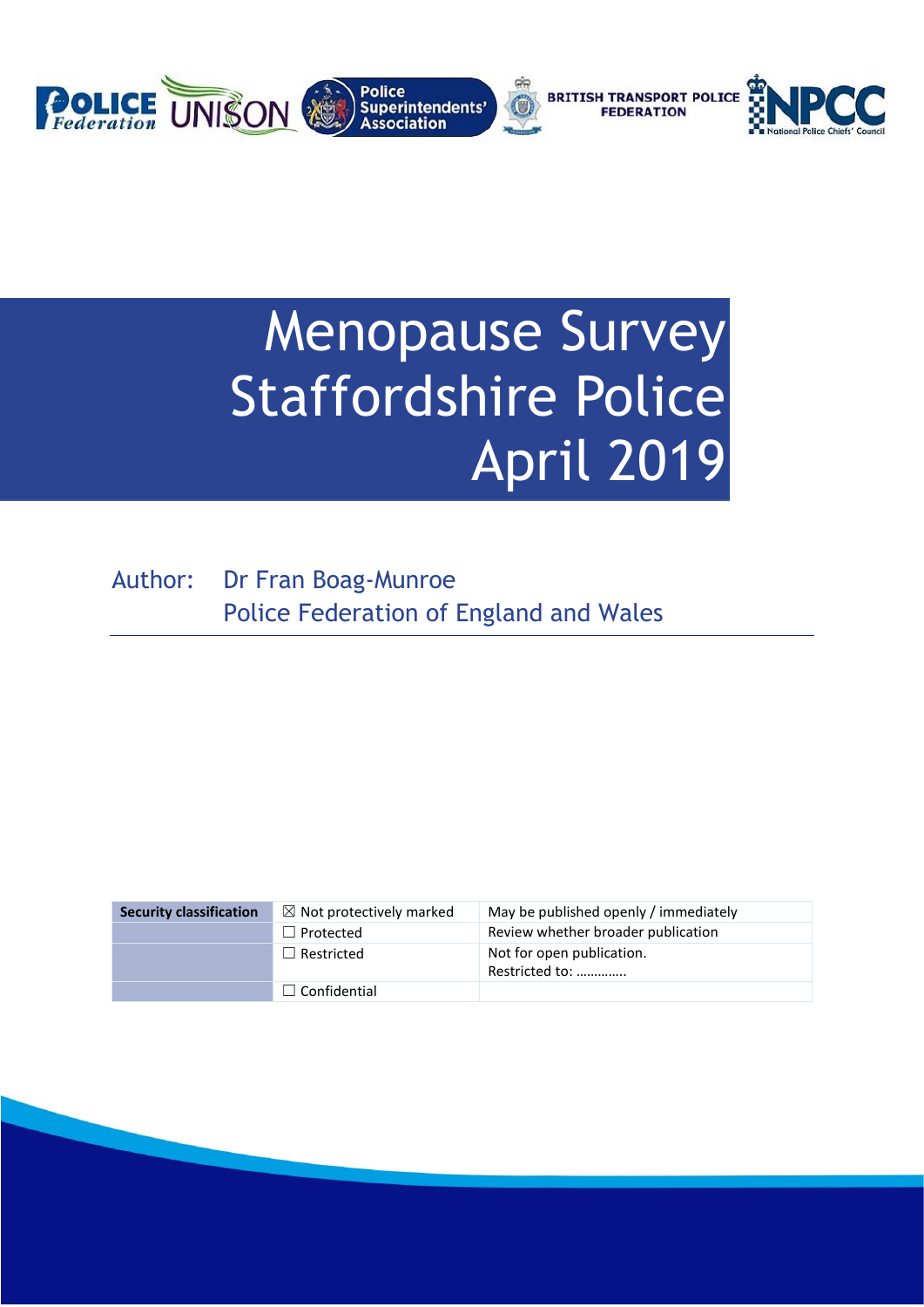### **Contents**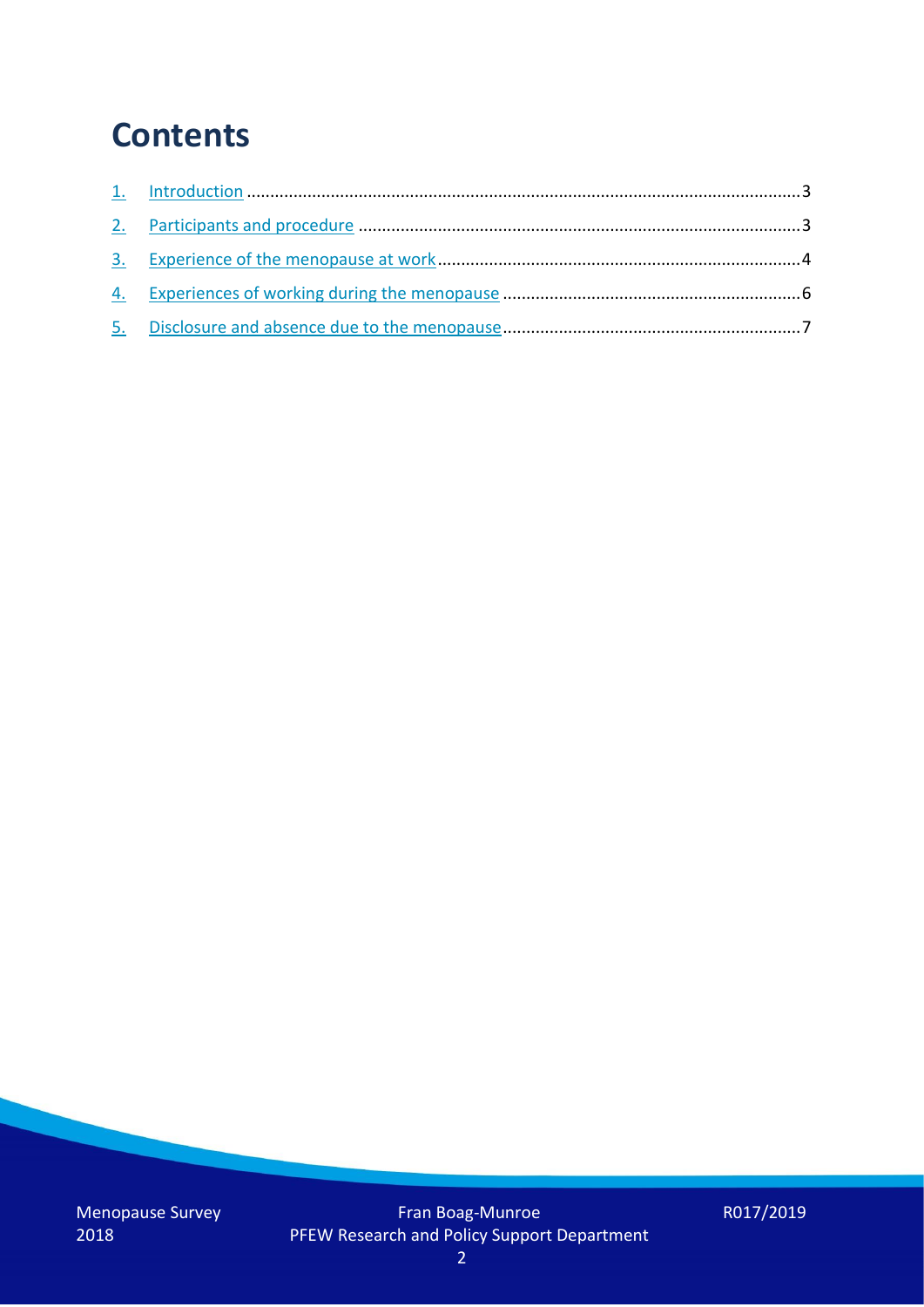# **1. Introduction**

The Menopause Survey was the first of its kind to examine the experiences and awareness of the menopause amongst police officers and police staff at a national level in England and Wales. In particular, it looked at the experiences of individuals who have either gone through or are going through the menopause, as well as the experiences and awareness of managers and supervisors in terms of supporting individuals who are going through the menopause.

This report provides an overview of some of the key findings from the survey for Staffordshire Police.

### **2. Participants and procedure**

Overall 104 responses were received from respondents in Staffordshire Police. 44% of responses were from police officers and 55% were from police staff.

75 respondents completed questions about their experiences of the menopause at work. 32 respondents answered questions relevant to line managers and supervisors (there was an overlap of 20 respondents who completed both sets of questions). A further 17 responses were received from other respondents within Staffordshire Police (i.e. respondents without personal experience of the menopause or managerial responsibilities.

This report only provides a summary of responses to questions about the experience of the menopause at work. Due to the smaller number of respondents who answered questions relevant to line managers or questions relevant to individuals who do not have personal experience of the menopause, these responses have not been reported below, however they have been included within the national statistics.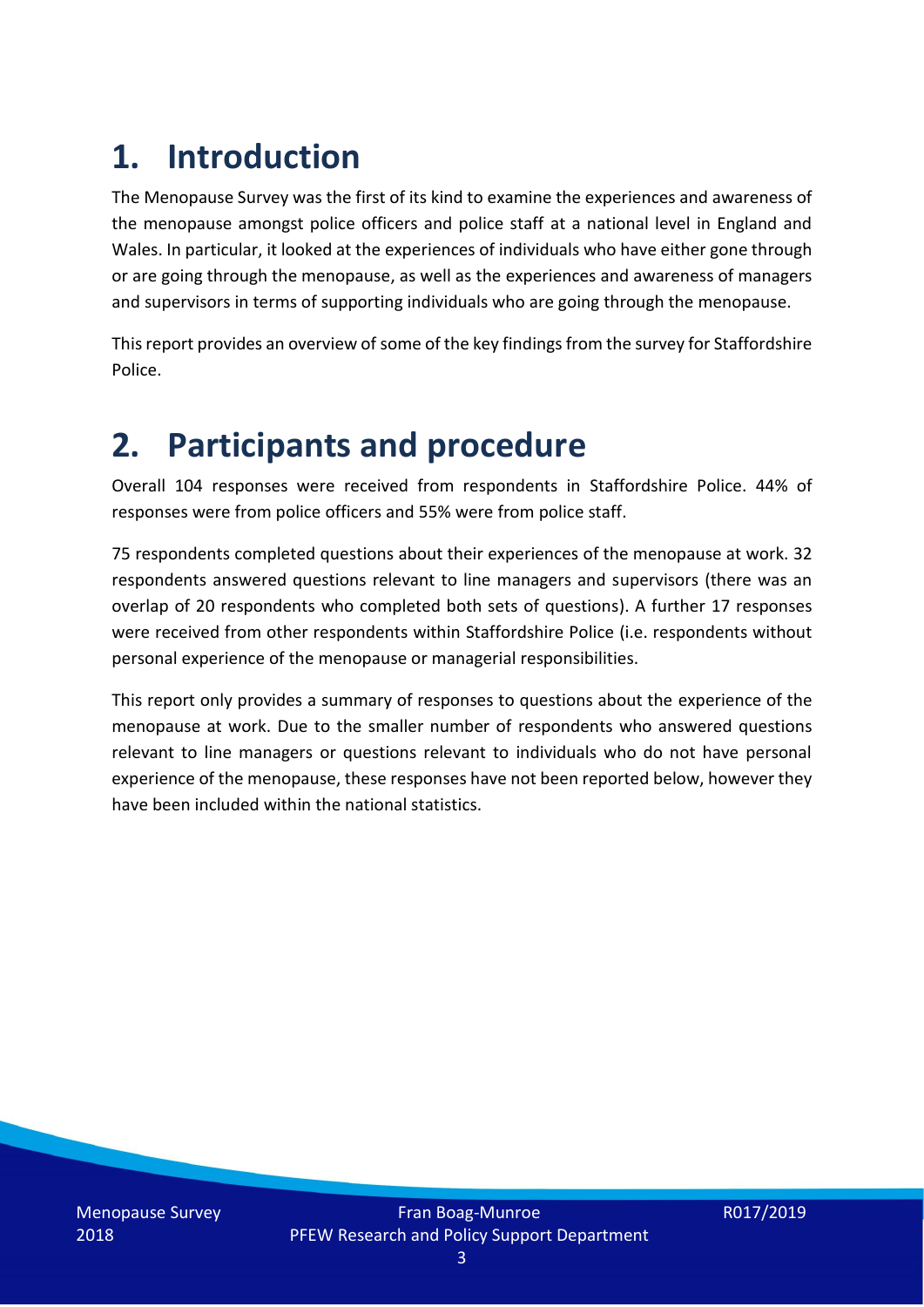### **3. Experience of the menopause at work**

69% of respondents in Staffordshire Police said that symptoms of the menopause were either moderately or extremely problematic. This is lower than the national average, where 76% of respondents reported that symptoms of the menopause were moderately or extremely problematic.



Respondents were asked about the aspects of their working environment that made coping with symptoms of the menopause moderately or extremely difficult. The proportion of respondents in Staffordshire Police who reported that these aspects of their working environment made coping moderately or extremely difficult are presented in Table 1 below, along with the corresponding proportions for the country as a whole.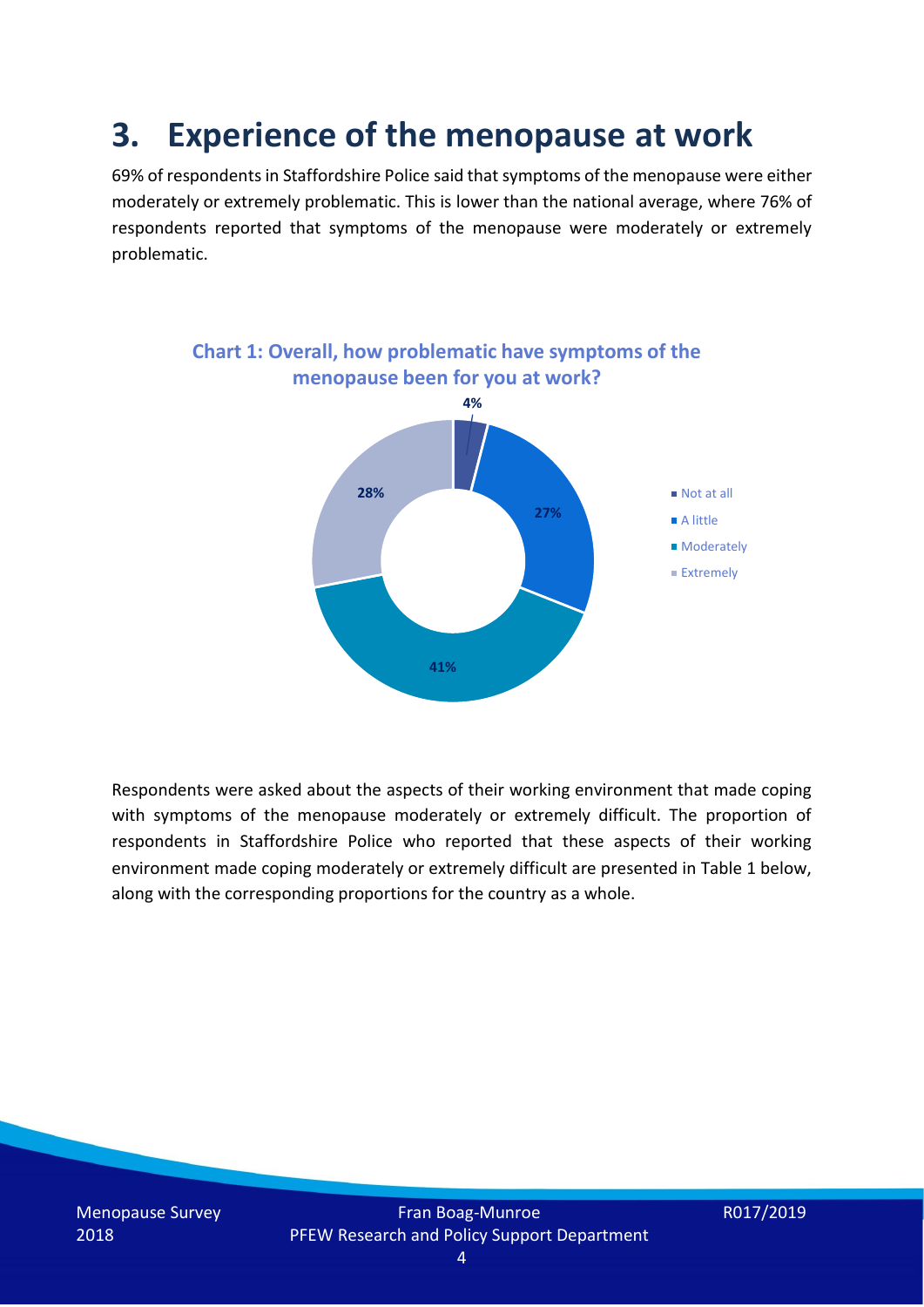Table 1: Aspects of the working environment (where applicable) that made coping with symptoms of the menopause moderately or extremely difficult

|                                   | <b>Staffordshire Police</b> | <b>National Sample</b> |
|-----------------------------------|-----------------------------|------------------------|
| <b>Recalling detailed</b>         | 56%                         | 50%                    |
| information                       |                             |                        |
| <b>Having to work shifts</b>      | 27%                         | 33%                    |
| <b>Having fixed working hours</b> | 20%                         | 20%                    |
| The temperature of your           | 69%                         | 61%                    |
| working environment               |                             |                        |
| Inadequate opportunity to         | 65%                         | 57%                    |
| control ventilation in your       |                             |                        |
| working environment               |                             |                        |
| Inadequate access to toilet       | 11%                         | 16%                    |
| <b>facilities</b>                 |                             |                        |
| <b>Shared offices/workspaces</b>  | 33%                         | 27%                    |
| The physical demands of           | 25%                         | 26%                    |
| the job                           |                             |                        |
| The design of uniforms            | 29%                         | 23%                    |
| The pressure of tight             | 41%                         | 32%                    |
| deadlines                         |                             |                        |
| <b>Your workload</b>              | 47%                         | 38%                    |
| <b>Not being office-based</b>     | 11%                         | 9%                     |
| <b>Having to make difficult</b>   | 32%                         | 26%                    |
| decisions within your job         |                             |                        |
| <b>Having to attend formal</b>    | 15%                         | 18%                    |
| meetings                          |                             |                        |
| <b>Having to maintain your</b>    | 16%                         | 18%                    |
| position for long periods         |                             |                        |
| without relief                    |                             |                        |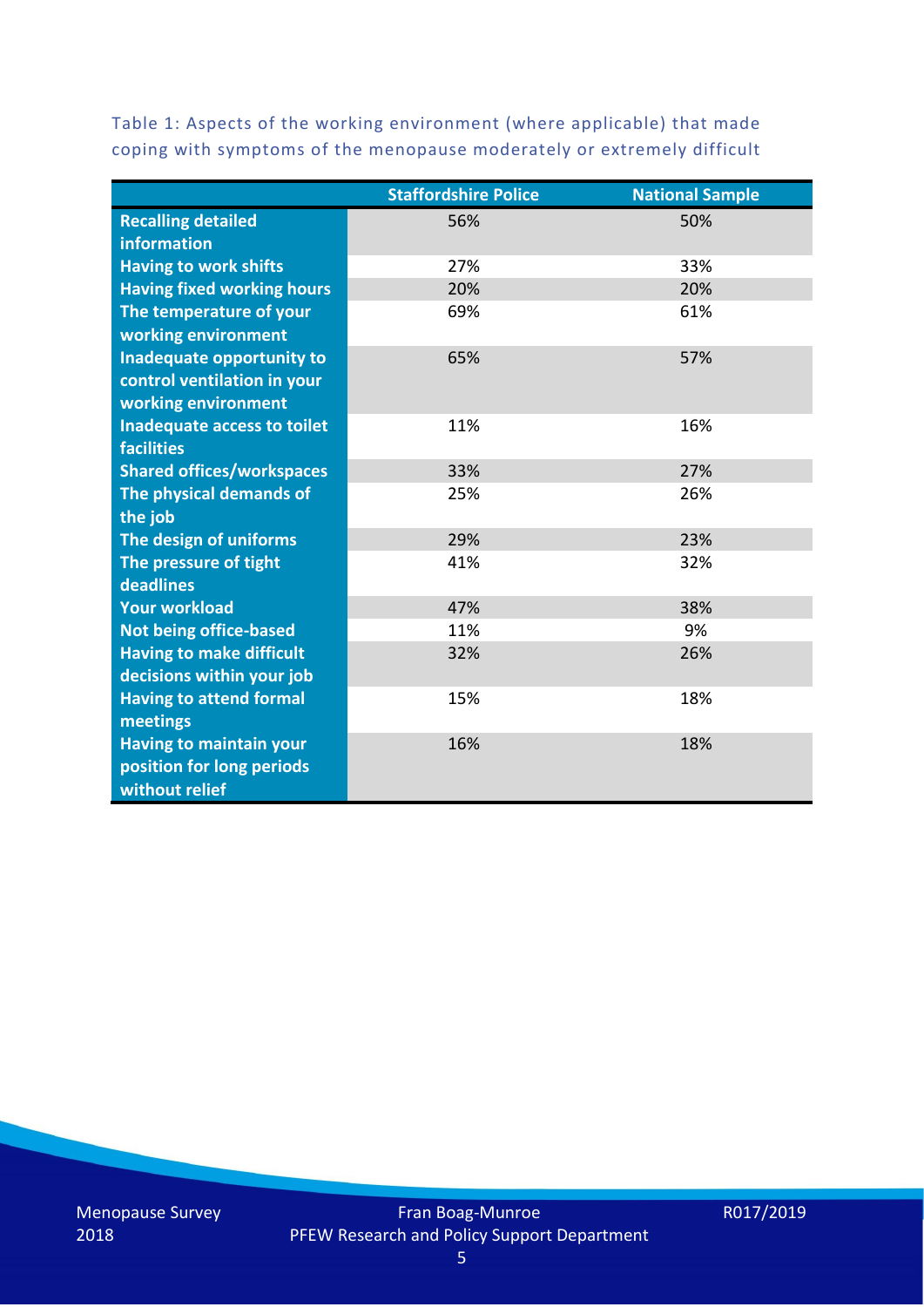### **4. Experiences of working during the**

### **menopause**

51% of respondents in Staffordshire Police said that they felt that their job performance had been negatively affected by the menopause. This is higher than the national sample, where 46% felt that their job performance had been negatively affected by the menopause.

17% of respondents felt that the menopause had negatively affected their manager's and colleagues' views on their competence at work. Within the national sample, 21% of respondents who had either gone through or were going through the menopause felt this way.

13% of respondents in Staffordshire Police said that they had considered leaving because they have found it difficult to deal with the menopause at work. This is lower than the national average, where 20% of respondents said that they had considered leaving as a result of the menopause.



#### **Chart 2: Experiences of work as a result of the menopause**